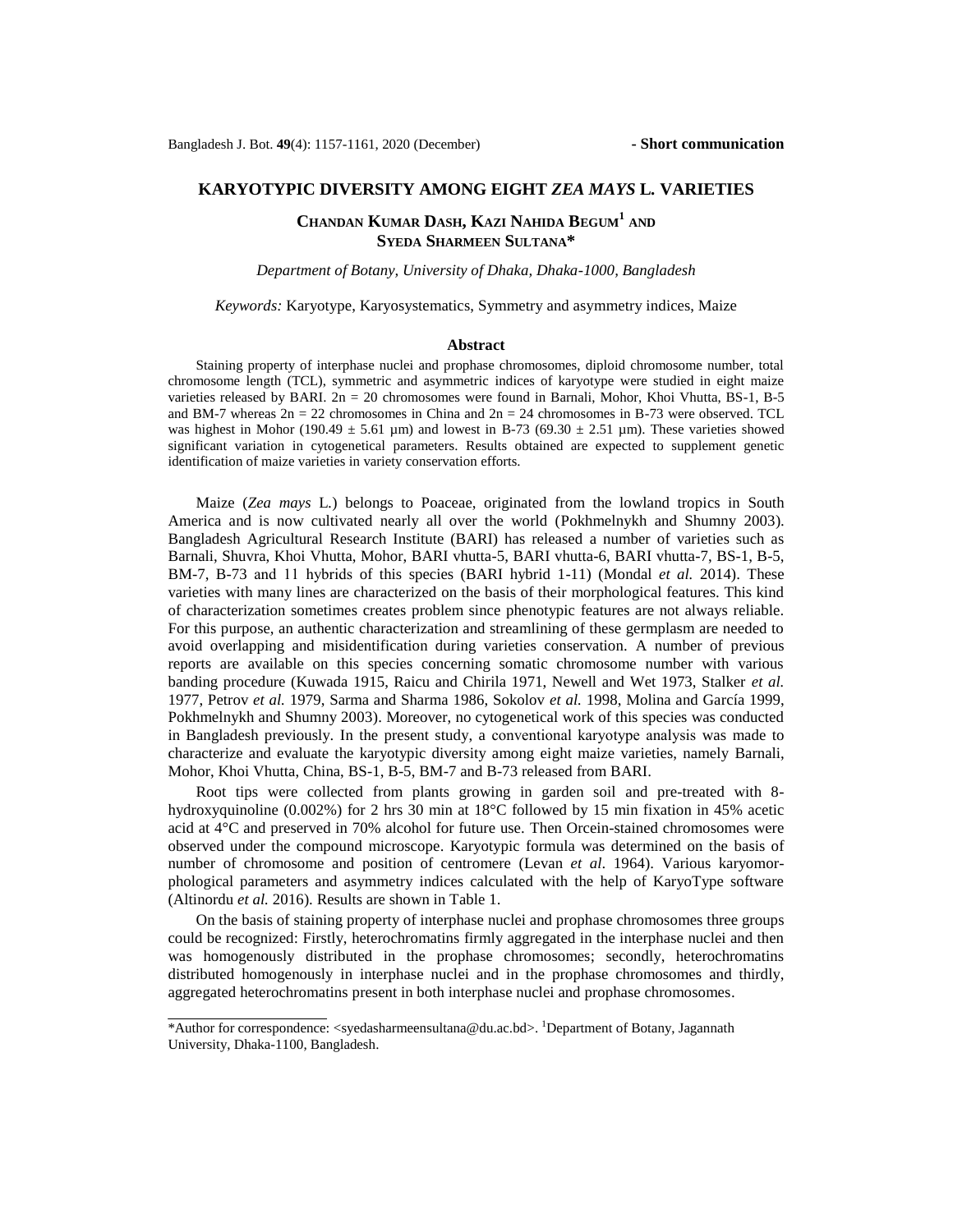| Features                                                 | Barnali                       | Mohor                          | Khoi                                                                                                                                                                                                                                                                                                                                                                                                                                                                                                                 | China             | $BS-1$            | $B-5$                                                                                         | BM-7              | $B-73$             |
|----------------------------------------------------------|-------------------------------|--------------------------------|----------------------------------------------------------------------------------------------------------------------------------------------------------------------------------------------------------------------------------------------------------------------------------------------------------------------------------------------------------------------------------------------------------------------------------------------------------------------------------------------------------------------|-------------------|-------------------|-----------------------------------------------------------------------------------------------|-------------------|--------------------|
|                                                          | 20                            | $\overline{0}$                 | $\overline{c}$                                                                                                                                                                                                                                                                                                                                                                                                                                                                                                       | 22                | 20                | $\overline{c}$                                                                                | $\overline{c}$    | 24                 |
| Satellite                                                |                               |                                |                                                                                                                                                                                                                                                                                                                                                                                                                                                                                                                      |                   |                   |                                                                                               |                   |                    |
|                                                          | $16 \text{ m} + 4 \text{ sm}$ | $20 \text{ m}$                 | $18 m + 2 sm$                                                                                                                                                                                                                                                                                                                                                                                                                                                                                                        | $16m + 6sm$       | $20 \text{ m}$    | $16 m + 4 sm$                                                                                 | $16m + 4sm$       | 24 m               |
| [CL (µm)                                                 | $183.89 \pm 4.03$             | $190.49 \pm 5.61$              | $81.77 \pm 2.87$                                                                                                                                                                                                                                                                                                                                                                                                                                                                                                     | $147.48 \pm 3.89$ | $133.06 \pm 4.71$ | $137.75 \pm 5.19$                                                                             | $149.62 \pm 5.43$ | $69.30 \pm 2.51$   |
| ACL (µm)                                                 | 9.19                          | 9.52                           | 9.09                                                                                                                                                                                                                                                                                                                                                                                                                                                                                                                 | 6.70              | 6.65              | 6.89                                                                                          | 7.48              | 2.89               |
| CV <sub>CI</sub>                                         | 11.65                         | 6.13                           | 9.42                                                                                                                                                                                                                                                                                                                                                                                                                                                                                                                 | 14.39             | 7.80              | 13.24                                                                                         | 10.83             | 3.01               |
| CV <sub>CL</sub>                                         | 23.60                         | 26.64                          | 13.98                                                                                                                                                                                                                                                                                                                                                                                                                                                                                                                | 23.24             | 14.15             | 23.46                                                                                         | 14.51             | 11.80              |
| $M_{CA}$                                                 | 13.52                         | 9.14                           | 14.11                                                                                                                                                                                                                                                                                                                                                                                                                                                                                                                | 13.92             | 13.90             | 16.14                                                                                         | 21.71             | 9.68               |
| AsK %                                                    |                               | 54.91                          | 57.28                                                                                                                                                                                                                                                                                                                                                                                                                                                                                                                | 57.60             | 56.93             | 58.34                                                                                         | 61.29             | 54.85              |
| TF %                                                     | 56.33<br>43.67                | 45.09                          | 42.72                                                                                                                                                                                                                                                                                                                                                                                                                                                                                                                | 42.40             | 43.07             | 41.66                                                                                         | 38.71             | 45.15              |
|                                                          |                               | 82.12                          | 74.59                                                                                                                                                                                                                                                                                                                                                                                                                                                                                                                | 73.61             | 75.64             | 71.42                                                                                         | 63.16             | 82.32              |
| Syi %<br>Rec %                                           | 77.51<br>71.38                | 56.59                          | 79.96                                                                                                                                                                                                                                                                                                                                                                                                                                                                                                                | 72.49             | 81.73             | 70.44                                                                                         | 79.33             | 82.05              |
|                                                          |                               | 0.16                           | 0.24                                                                                                                                                                                                                                                                                                                                                                                                                                                                                                                 | 0.23              | 0.24              | 0.26                                                                                          | 0.35              | 0.18               |
| $A_1$<br>$A_2$                                           | 0.23<br>0.24<br>0.14          | 0.27                           | 0.14                                                                                                                                                                                                                                                                                                                                                                                                                                                                                                                 | 0.23              | 0.14              | 0.23                                                                                          | 0.15              | 0.12               |
|                                                          |                               | 0.09                           | 0.14                                                                                                                                                                                                                                                                                                                                                                                                                                                                                                                 | 0.14              | 0.14              | 0.16                                                                                          | 0.22              | 0.10               |
|                                                          | 2.75                          | 1.63                           | 1.32                                                                                                                                                                                                                                                                                                                                                                                                                                                                                                                 | 3.34              | 1.10              | 3.11                                                                                          | 1.57              | 0.35               |
|                                                          | 9.82                          | 11.88                          | 5.70                                                                                                                                                                                                                                                                                                                                                                                                                                                                                                                 | 10.21             | 5.98              | 8.99                                                                                          | 5.64              | 5.46               |
| Category                                                 | $\mathbf{B}$                  | $\mathbf{B}$                   | $\overline{A}$                                                                                                                                                                                                                                                                                                                                                                                                                                                                                                       | 2B                | $\Delta$          | 2B                                                                                            | 2A                | $\overline{A}$     |
| $2n =$ Somatic chromosome<br>Coefficient of variation of | asymmetry index, $DI = The$   | centromeric index, $CV_{CL}$ = | Karyotype asymmetry index (%), TF % = Total form value (%), Syi % = Karyotype symmetry index (%), Rec % = The index of chromosomal size<br>number, CF = Centromeric formula, TCL = Total chromosome length ( $\mu$ m), ACL = Average chromosome length ( $\mu$ m), CV <sub>Cl</sub><br>resemblance, $A_1$ = Intrachromosomal asymmetry index, $A_2$ = Interchromosomal asymmetry index, $A =$ Degree of asymmetry of karyotypes, AI<br>dispersion index, m = Metacentric chromosome, sm = Sub-metacentric chromosome |                   |                   | Coefficient of variation of chromosome length, $M_{C,A} = M$ ean centromeric asymmetry, AsK % |                   | Гhe<br>$\parallel$ |

Table 1. Comparative karyosystematic analysis of eight Zea mays varieties.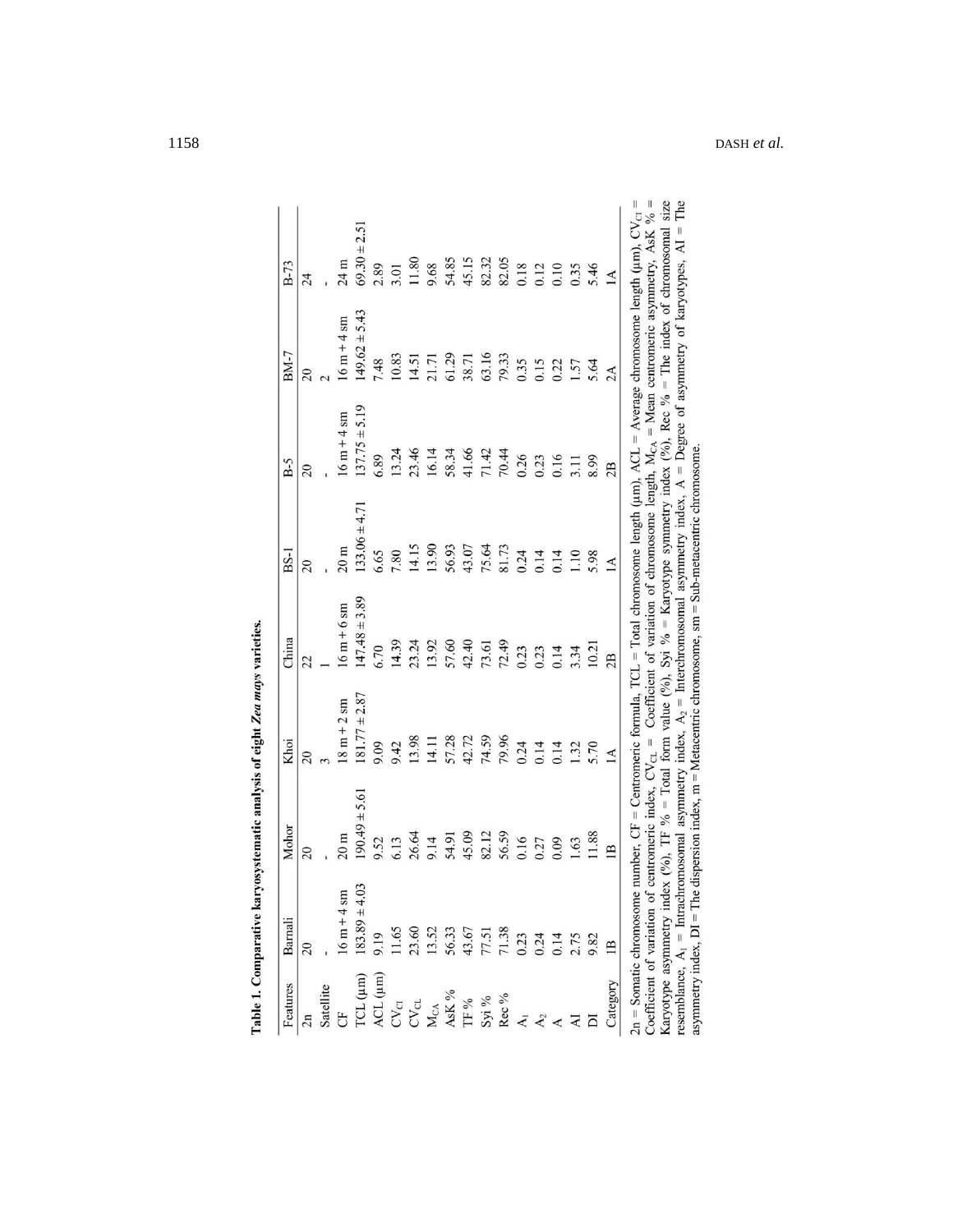Somatic chromosome numbers were 20, 22 and 24 in different varieties (Fig. 1). However, variation in somatic number  $(2n = 21, 22, 24, 27, 38, 39, 40, 42, 46, 48, 52, 56, 58, and 82)$  in maize have been reported by other authors (Kuwada 1915, Raicu and Chirila 1971, Newell and Wet 1973, Stalker *et al.* 1977, Petrov *et al.* 1979, Sarma and Sharma 1986, Sokolov *et al.* 1998, Molina and García 1999, Pokhmelnykh and Shumny 2003). The above data indicate that polyploidy, aneuploidy and intraspecific hybridization play a key role in the origin of series of different chromosome numbers for this species. Karyotypes of these eight varieties had predominantly metacentric (m) chromosomes (Table 1). Data presented in Table 1 also show great variability in TCL and ACL. Satellites were detected in three varieties of which Khoi Vhutta had three satellites (two in pair V and one in pair III); variety China showed one in chromosome pair V and BM-7 had a pair of satellite in pair IX. All the observed satellites were positioned at the short arms of the respective chromosomes (Fig. 1). According to the Stebbins's (1971) classification, Khoi Vhutta, BS-1 and B-73 were positioned in 1A whereas BM-7 was placed in 2A karyotype. Barnali and Mohor showed 1B karyotype. In contrast, 2B karyotype was found in China and B-5 (Table 1).

|  | II                                                                                                                                                                  |  |  |  | III IV V VI VII VIII IX X XI |  | XII |
|--|---------------------------------------------------------------------------------------------------------------------------------------------------------------------|--|--|--|------------------------------|--|-----|
|  | $\mathbf{O}$ ) ( ii ii ii ii ii is k n n                                                                                                                            |  |  |  |                              |  |     |
|  |                                                                                                                                                                     |  |  |  |                              |  |     |
|  | $\bullet$ $\mathcal{H}$ $\mathcal{H}$ $\mathcal{H}$ $\mathcal{H}$ $\mathcal{H}$ $\mathcal{H}$ $\mathcal{H}$ $\mathcal{H}$ $\mathcal{H}$ $\mathcal{H}$ $\mathcal{H}$ |  |  |  |                              |  |     |
|  |                                                                                                                                                                     |  |  |  |                              |  |     |
|  | <b>O II II II II II II II AK AS</b>                                                                                                                                 |  |  |  |                              |  |     |
|  | $\mathbf{O}$ $\mathcal{X}$ $\mathcal{X}$ $\mathcal{Y}$ $\mathcal{Y}$ $\mathcal{Y}$ $\mathcal{Y}$ $\mathcal{Y}$ $\mathcal{Y}$                                        |  |  |  |                              |  |     |
|  | $\theta$ H $\theta$ and $\theta$ if it is $\theta$ if                                                                                                               |  |  |  |                              |  |     |
|  |                                                                                                                                                                     |  |  |  |                              |  |     |

Fig. 1. Karyotypes prepared form Orcein-stained mitotic metaphase chromosomes of eight *Zea mays*. varieties. (a) Barnali, (b) Mohor, (c) Khoi Vhutta, (d) China, (e) BS-1, (f) B-5, (g) BM-7 and (h) B-73.  $Bar = 10 \mu m$ .

Karyosystematics is pertinent feature in evaluation of genetic relationship and divergence among species or populations (Guerra 2008). The AI of analyzed varieties had very variable values, ranging from  $0.35 - 3.34$  and the CV<sub>CI</sub> of these eight varieties ranging from  $3.01 - 14.39$ . Higher AI and  $CV_{CI}$  value represent asymmetric karyotype whereas lower values indicate symmetric nature. From the data considering AI and  $CV_{CI}$  values, it can be said that five varieties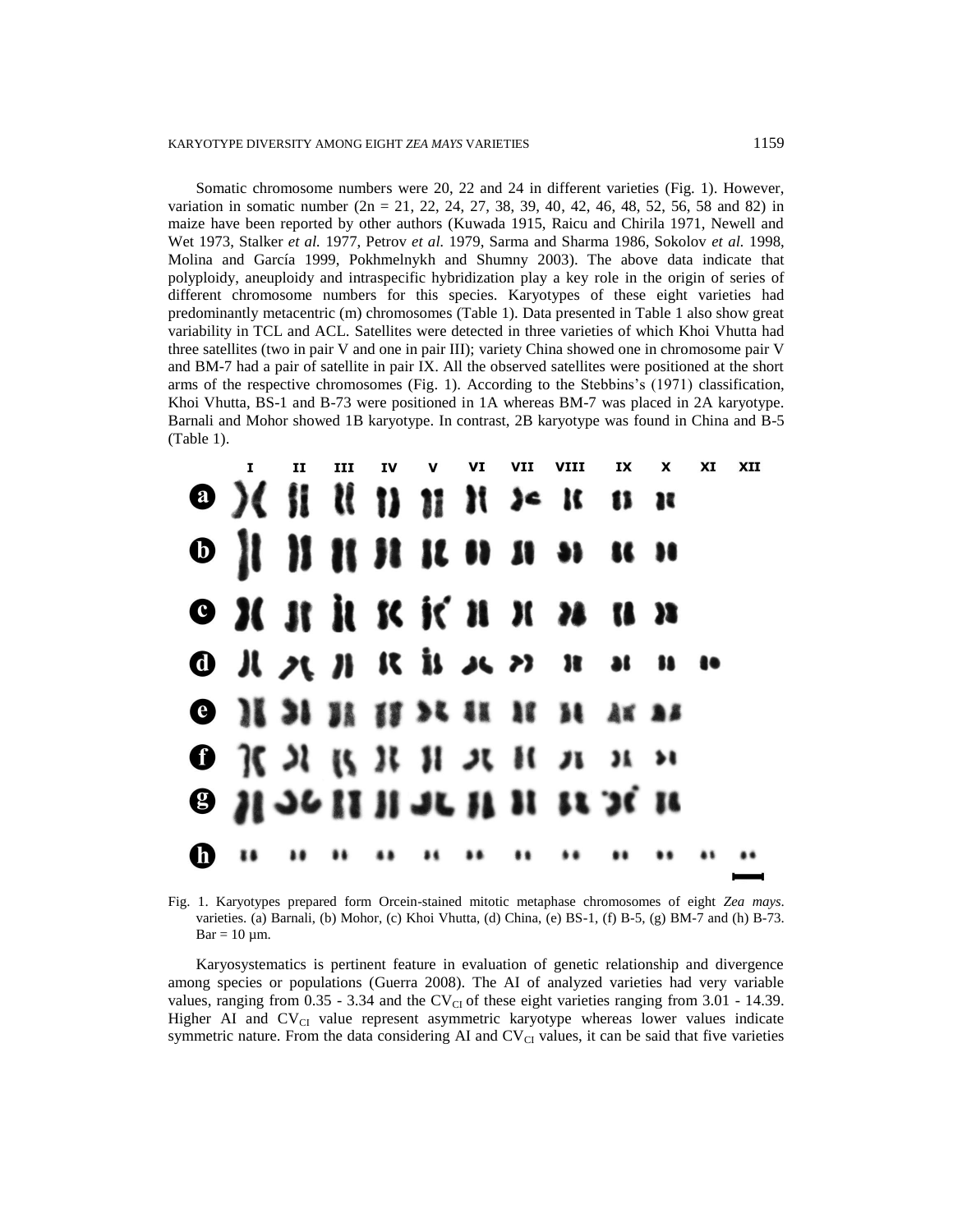(B-73, BS-1, Khoi Vhutta, BM-7 and Mohor) were of symmetric karyotypes and their AI values ranged from 0.35 - 1.63 and  $CV_{CI}$  values ranged from 3.01 - 10.83. The rest three varieties with asymmetric karyotypes had AI values between 2.75 and 3.34 and  $CV_{CI}$  values between 11.65 and 14.39. According to these values, while the most asymmetric karyotype was seen in China and the most symmetric one belonged to B-73. According to AI *versus* CV<sub>CI</sub> analysis, all the varieties showed a systemic appearance and heterogeneity with respect to their asymmetry indices. Varieties with symmetrical karyotypes were placed in one group while those with asymmetrical karyotypes were positioned in another. Thus, varieties of the first group were primitive and those in second group are advanced (Stebbins 1971). Considering the  $A_1$  and  $A_2$  values, all the species displayed a moderate variation level ranging from 0.16 - 0.35 in case of  $A_1$  and 0.12 - 0.27 for  $A_2$ (Table 1). Dispersion index (DI) was also calculated to determine the karyotype asymmetry of the analyzed varieties and it was found that DI values were higher in the varieties with asymmetric karyotype and lower in the varieties with symmetric karyotype (except Mohor). The B-73 variety is characterized by the lowest TCL,  $CV_{CL}$ ,  $CV_{CL}$ ,  $AsK\%$ , AI and DI values than the rest of varieties. Present findings suggested that B-73 were distantly related having different somatic chromosome number (2n = 24) and smaller chromosomes (ACL 2.89  $\mu$ m) compared to the rest studied varieties (ACL ranging from 6.65 - 9.52 µm) of *Z. mays*. The karyotypes of other seven varieties except B-73 displayed relatively close relationship in respect of different karyotypic parameters. According to those studied chromosomal indices, the highest similarities of chromosomal data showed in between China and B-5. In addition, Barnali and Khoi vhutta showed proximity in chromosomal characteristics (Table 1).

The investigation has elucidated the chromosomal features of eight varieties of *Z. mays*. The presence of both symmetrical and asymmetrical karyotypes indicates the chromosomal rearrangements that occurred in different evolutionary steps in this species. The karyomorphological study of these eight *Zea mays* varieties released by Bangladesh Agricultural Research Institute may provide helpful information in further breeding program in Bangladesh.

## **Acknowledgements**

Financial support from the University Grants Commission and Ministry of Science and Technology, Government of the People's Republic of Bangladesh for this study is gratefully acknowledged.

#### **References**

- Altinordu F, Peruzzi L, Yu Y and He X 2016. A tool for the analysis of chromosomes: Karyotype. Taxon **65**(3): 586-592.
- Guerra M 2008. Chromosome number in plant cytotaxonomy: Concepts and implications. Cytogen. Geno. Res. **120**: 339-350.

Kuwada Y 1915. Ueber die Chromosomenzahl von *Zea mays* L. Bot. Mag. **29**: 83-89.

- Levan A, Fredga K and Sandberg AA 1964. Nomenclature for centromeric position on chromosomes. Hereditas **52**: 201-220.
- Molina MDC and García MD 1999. Influence of ploidy levels on phenotypic and cytogenetic traits in maize and *Zea perennis* hybrids. Cytologia **64**: 101-109.
- Mondal MRI, Sultan MK, Nur S, Sarker MZU, Alam MS and Rahman MHH 2014. Krishi projuktihatboi (Handbook on Agro-technology), Bangladesh Agricultural Research Institute, Gazipur, Bangladesh (6th Ed), pp. 36-53.